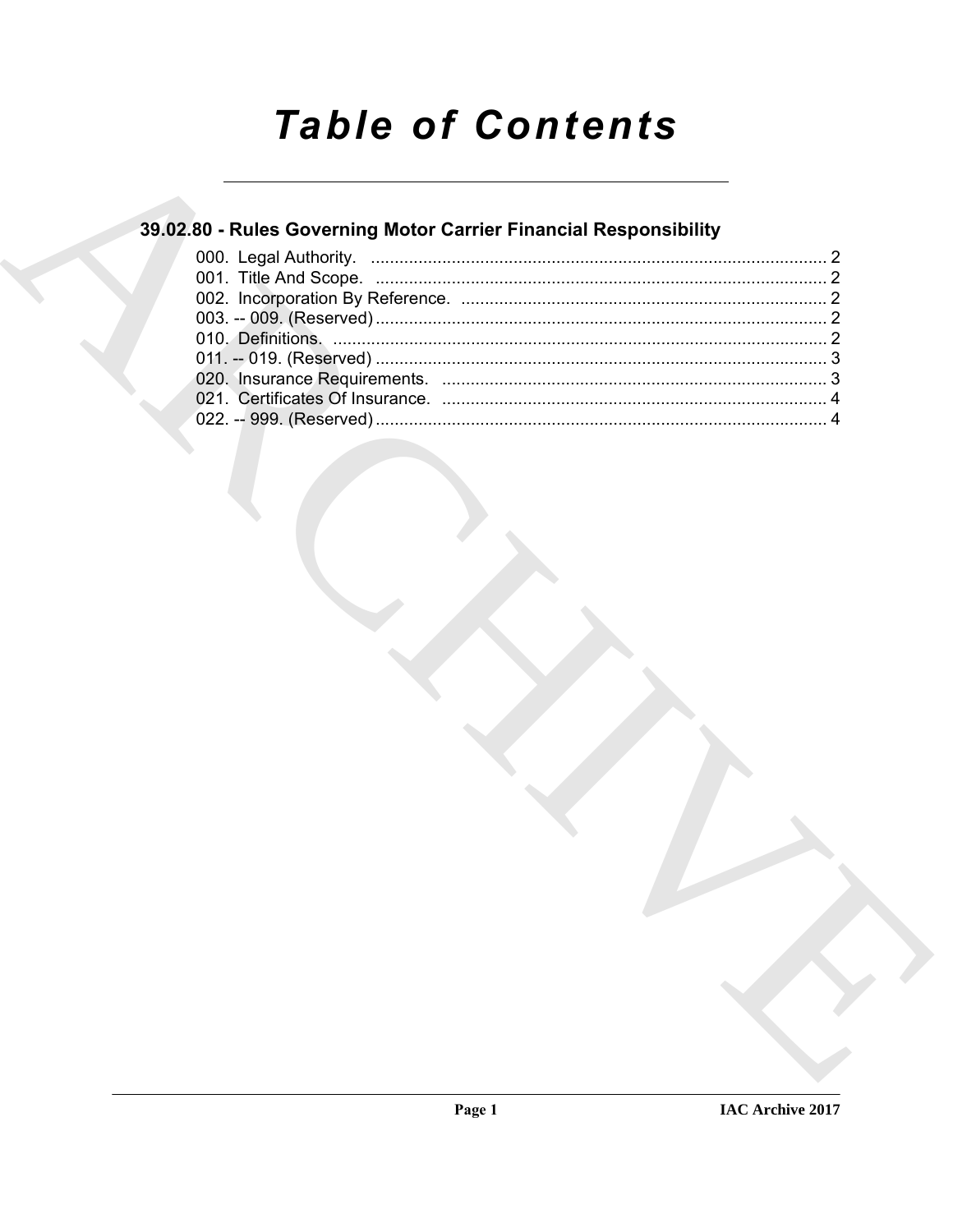#### **IDAPA 39 TITLE 02 CHAPTER 80**

### **39.02.80 - RULES GOVERNING MOTOR CARRIER FINANCIAL RESPONSIBILITY**

### <span id="page-1-1"></span><span id="page-1-0"></span>**000. LEGAL AUTHORITY.**

This rule is adopted under the authority of Section 49-1233(5) Idaho Code. (4-5-00)

### <span id="page-1-2"></span>**001. TITLE AND SCOPE.**

**01. Title**. This rule shall be known as IDAPA 39.02.80, "Rules Governing Motor Carrier Financial Responsibility," IDAPA 39, Title 02, Chapter 80. (4-5-00)

**02.** Scope. It is the purpose of this rule to establish the amount of liability coverage to be carried by motor carriers for personal injury suffered by one (1) person while being transported in a vehicle, any additional amounts for all persons receiving personal injury, and such amount for damage to the property of any person other than the insured. (4-5-00) than the insured.

### <span id="page-1-3"></span>**002. INCORPORATION BY REFERENCE.**

The Idaho Transportation Board incorporates by reference 49 CFR 171.8, 49 CFR 172.101 and its appendix, 49 CFR 173.403, 49 CFR 387 and 49 CFR 387.5, published in the Code of Federal Regulations volume dated October 1, 1997. (4-5-00)

### <span id="page-1-4"></span>**003. -- 009. (RESERVED)**

#### <span id="page-1-6"></span><span id="page-1-5"></span>**010. DEFINITIONS.**

<span id="page-1-7"></span>**01. Common Carrier**. Any person that holds itself out to the general public to engage in the transportation by motor vehicle in commerce in the state of Idaho of passengers or property for compensation.

 $(4-5-00)$ 

<span id="page-1-8"></span>**02. Contract Carrier**. Any person that, under individual contracts or agreements, engages in the transportation by motor vehicle of passengers or property in commerce in the state of Idaho for compensation.

 $(4-5-00)$ 

<span id="page-1-10"></span><span id="page-1-9"></span>**03. Environmental Restoration**. Restoration for the loss, damage, or destruction of natural resources arising out of the accidental discharge, dispersal, release or escape into or upon the land, atmosphere, watercourse, or body of water of any commodity transported by a motor carrier. This shall include the cost of removal and the cost of necessary measures taken to minimize or mitigate damage to human health, the natural environment, fish, shellfish, and wildlife. See 49 CFR 387.5. and wildlife. See 49 CFR 387.5.

**39.92.80 - RULES OOVERNING MOTOR CARRIER FINANCIAL RESPONSIBILITY**<br>
19. ILLEAL AUTIONITY<br>
19. ILLEAL AUTIONITY<br>
19. ILLEAL AUTIONITY<br>
19. ILLEAL AUTIONITY<br>
19. ILLEAL AUTIONITY<br>
19. ILLEAL AUTOR TOWARD IN SCRIPS (SERVICE **04. Hazardous Material**. A substance or material, that has been determined by the Secretary of Transportation to be capable of posing an unreasonable risk to health, safety, and property when transported in commerce, and which has been so designated. The term includes hazardous substances, hazardous wastes, marine pollutants, and elevated temperature materials and materials designated as hazardous under the provisions of 49 CFR 172.101, and materials that meet the defining criteria for hazard classes and divisions in 49 CFR 173. See 49 CFR  $171.8.$  (4-5-00)

<span id="page-1-11"></span>**05.** Injury. Harm to the body, sickness, or disease resulting from a motor carrier accident, including m an injury.  $(4-5-00)$ death from an injury.

<span id="page-1-12"></span>**06. Interstate Carrier**. Any person who or which owns or operates any motor vehicle in the state of Idaho or on the highways of the state of Idaho, in commerce between the States, or between the States and a foreign Nation, used or maintained for the transportation of persons or property. (4-5-00) Nation, used or maintained for the transportation of persons or property.

<span id="page-1-13"></span>**Private Carrier**. Any person not included in the terms "common carrier" or "contract carrier" who or which transports in commerce in the state of Idaho by motor vehicle property of which such person is the owner,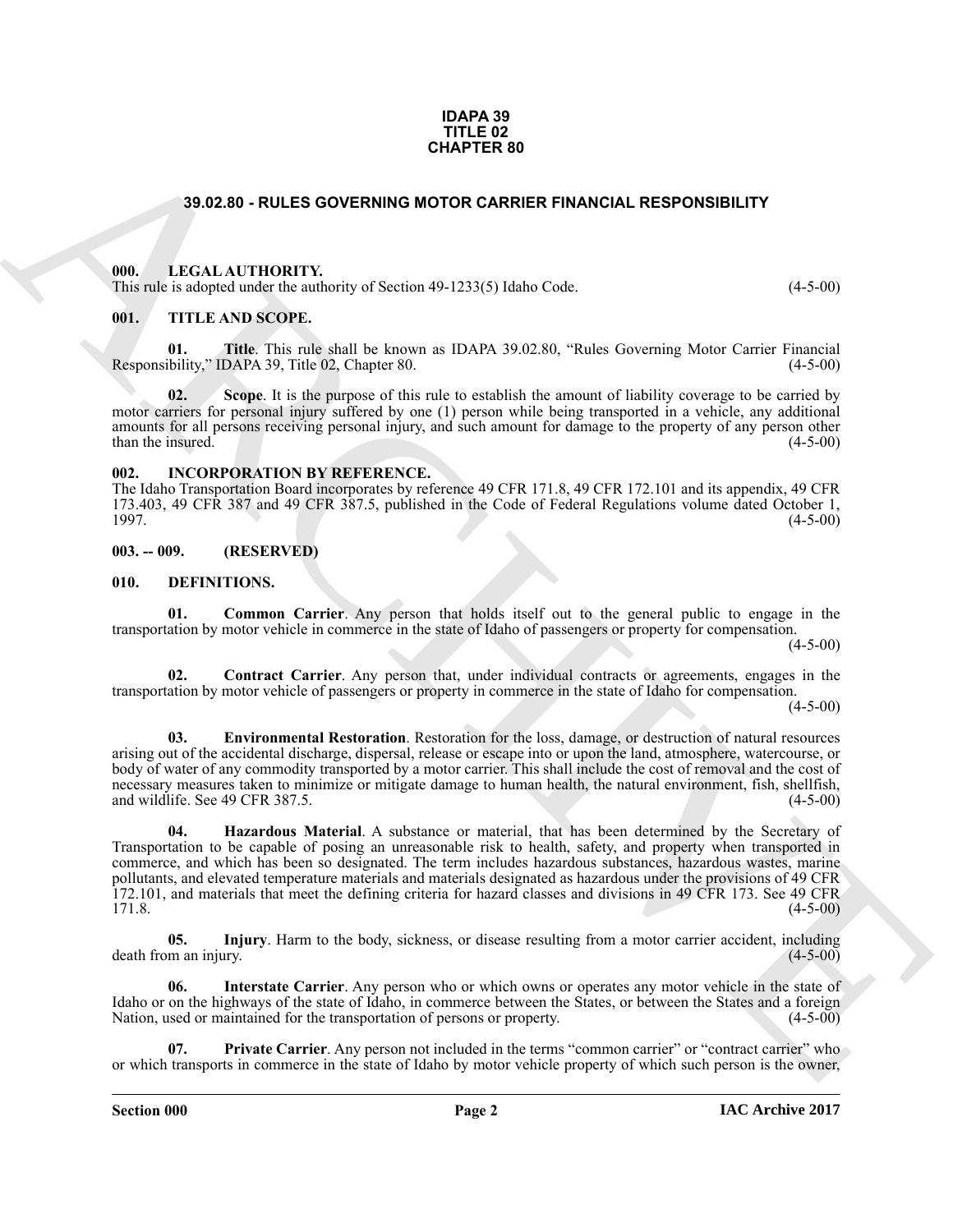## *Idaho Transportation Department*

## *IDAHO ADMINISTRATIVE CODE IDAPA 39.02.80 - Rules Governing Motor*

### <span id="page-2-8"></span><span id="page-2-6"></span><span id="page-2-4"></span><span id="page-2-3"></span><span id="page-2-2"></span><span id="page-2-1"></span><span id="page-2-0"></span>**020. INSURANCE REQUIREMENTS.**

|  |                                                                 | <b>Idaho Transportation Department</b>                                                                                                                                                                                                                                                                                                                                       | <b>Carrier Financial Responsibility</b> |  |
|--|-----------------------------------------------------------------|------------------------------------------------------------------------------------------------------------------------------------------------------------------------------------------------------------------------------------------------------------------------------------------------------------------------------------------------------------------------------|-----------------------------------------|--|
|  | provisions of the Motor Carrier Financial Responsibility Rules. | lessee, or bailee, when such property is for the purpose of sale, lease, rent or bailment, or in the furtherance of any<br>commercial enterprise; provided, that a motor vehicle of a private carrier, not in excess of eight thousand (8,000)<br>pounds gross vehicle weight, not engaged in the transport of a hazardous substance, shall be exempt from the<br>$(4-5-00)$ |                                         |  |
|  | 08.                                                             | <b>Property Damage.</b> Damage to or loss of use of tangible property.                                                                                                                                                                                                                                                                                                       | $(4-5-00)$                              |  |
|  | $011. - 019.$                                                   | (RESERVED)                                                                                                                                                                                                                                                                                                                                                                   |                                         |  |
|  | 020.                                                            | <b>INSURANCE REQUIREMENTS.</b>                                                                                                                                                                                                                                                                                                                                               |                                         |  |
|  | 01.<br>bond set forth in this rule.                             | <b>Insurance Required.</b> No motor carrier subject to the jurisdiction of the Department may transport<br>property or passengers until the carrier has obtained and has in effect the minimum levels of insurance or a surety                                                                                                                                               | $(4-5-00)$                              |  |
|  | 02.                                                             | Passenger Carriers. The minimum levels of insurance or surety bond coverage (for injury, death,<br>or property damage) in any one (1) accident for common/contract passenger carriers are:                                                                                                                                                                                   | $(4-5-00)$                              |  |
|  | a.<br>dollars (\$5,000,000);                                    | For any vehicle with a seating capacity of twenty-five (25) passengers or more -- five million                                                                                                                                                                                                                                                                               | $(4-5-00)$                              |  |
|  | b.                                                              | For any vehicle with a seating capacity of twenty-four (24) passengers or less -- one million, five<br>hundred thousand $(\$1,500,000)$ .                                                                                                                                                                                                                                    | $(4-5-00)$                              |  |
|  | 03.                                                             | Property Carriers -- Certain Risky or Perilous Cargoes. The minimum levels of insurance or<br>surety bond coverage (for injury, death, environmental restoration, or property damage in any one accident) for<br>common and contract property carriers are:                                                                                                                  | $(4-5-00)$                              |  |
|  | a.                                                              | Five million dollars (\$5,000,000) for carriers of:                                                                                                                                                                                                                                                                                                                          | $(4-5-00)$                              |  |
|  | $\mathbf{i}$ .                                                  | Any quantity of Division 1.1, 1.2, or 1.3;                                                                                                                                                                                                                                                                                                                                   | $(4-5-00)$                              |  |
|  | $\overline{\mathbf{11}}$ .<br>Zone A;                           | Any quantity of Division 2.3, Hazardous Zone A, or Division 6.1, Packing Group 1, Hazardous                                                                                                                                                                                                                                                                                  | $(4-5-00)$                              |  |
|  | iii.                                                            | Highway route controlled quantity of Class 7 material as defined in 49 CFR 173.403;                                                                                                                                                                                                                                                                                          | $(4-5-00)$                              |  |
|  | iv.                                                             | Hazardous substances, as defined in 49 CFR 171.8, transported in cargo tanks, portable tanks, or<br>hopper-type vehicles with capacities in excess of three thousand, five hundred (3,500) water gallons;                                                                                                                                                                    | $(4-5-00)$                              |  |
|  | V.                                                              | Division 2.1 or 2.2 in bulk;                                                                                                                                                                                                                                                                                                                                                 | $(4 - 5 - 00)$                          |  |
|  | b.                                                              | One million dollars (\$1,000,000) for carriers of:                                                                                                                                                                                                                                                                                                                           | $(4 - 5 - 00)$                          |  |
|  | $\mathbf{i}$ .                                                  | Oil listed in 49 CFR 172.101; or                                                                                                                                                                                                                                                                                                                                             | $(4-5-00)$                              |  |
|  | ii.                                                             | Hazardous waste, hazardous materials or hazardous substances as defined in 49 CFR 171.8 and<br>listed in 49 CFR 172.101 or its Appendix, but not mentioned in Subsection 020.03.a.                                                                                                                                                                                           | $(4-5-00)$                              |  |
|  | 04.                                                             | Other Property Carriers. The minimum level of insurance or surety bond coverage (for injury,<br>death or property damage in any one (1) accident) for common and contract carriers of all other property (including<br>drive away and tow away units transported by the carrier) is seven hundred fifty thousand dollars (\$750,000).                                        | $(4-5-00)$                              |  |
|  | 05.                                                             | Private Carriers. Private carriers must maintain the insurance required by Section 49-1229, Idaho<br>Code, except private carriers transporting certain risky or perilous cargoes described in Subsection 020.03 must carry<br>insurance as required by that Subsection.                                                                                                     | $(4-5-00)$                              |  |

<span id="page-2-7"></span><span id="page-2-5"></span>

| V. | Division 2.1 or 2.2 in bulk;                         | $(4-5-00)$ |
|----|------------------------------------------------------|------------|
|    | One million dollars $(\$1,000,000)$ for carriers of: | $(4-5-00)$ |
|    | Oil listed in 49 CFR 172.101; or                     | $(4-5-00)$ |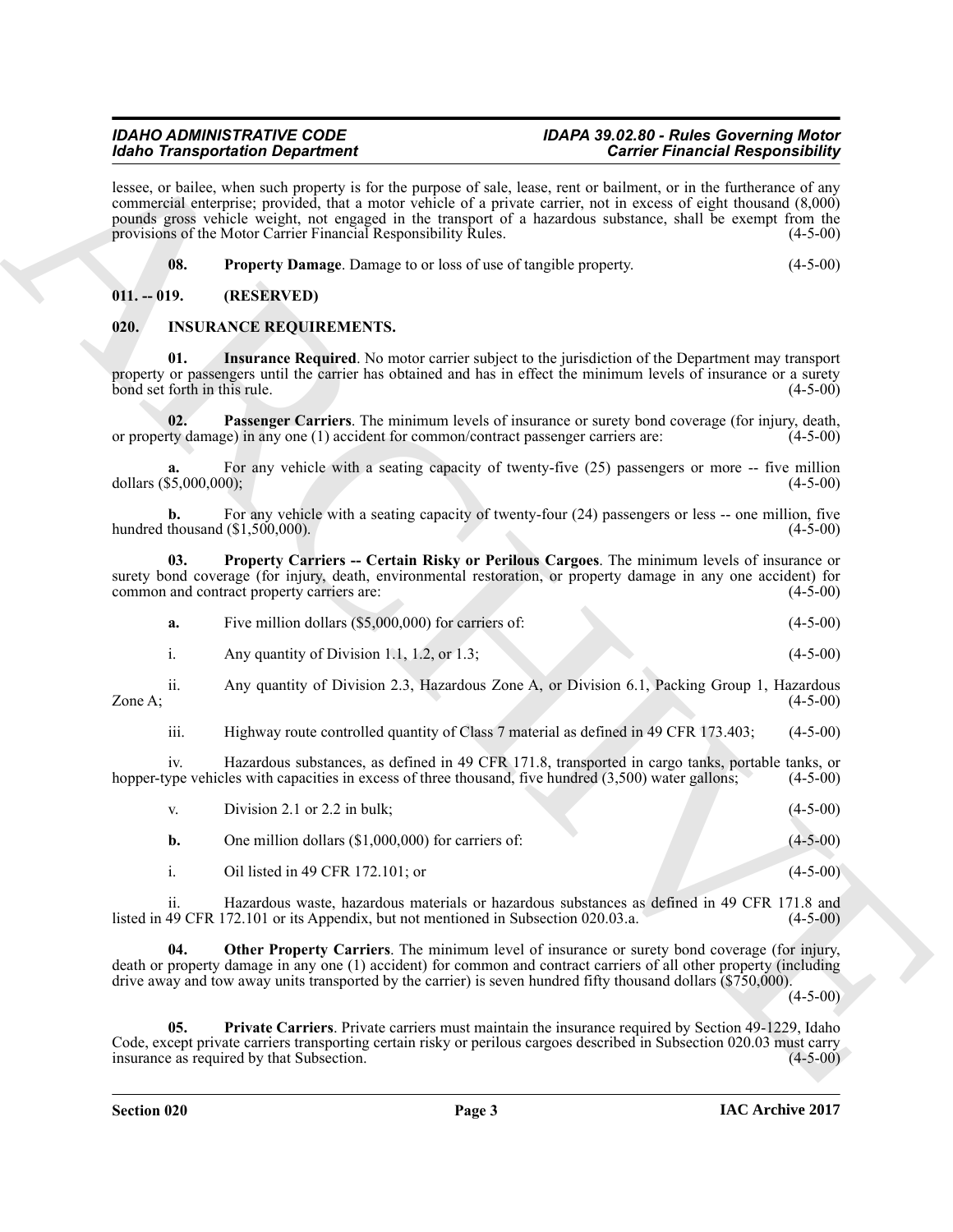### <span id="page-3-2"></span><span id="page-3-0"></span>**021. CERTIFICATES OF INSURANCE.**

<span id="page-3-4"></span>**01. Filing**. Common/contract carriers and interstate carriers who participate in the base state agreement by registering in Idaho as their base state must file with the Department certificates that the insurance or bond described by the certificate of insurance and required by Section 020 is in effect for the account of the motor carrier.  $(4-5-00)$ 

<span id="page-3-5"></span><span id="page-3-3"></span>**02. Forms**. The certificates for intrastate common/contract carriers must be either Form E, Form E-1 (available from the Department) or W.C. 3091 that is completed and signed by the insurance company's underwriting department or its authorized representative. For interstate carriers registered under the single state registration system the federal forms authorized by the U.S. Department of Transportation as set forth in Subpart C of 49 CFR 387. Surety bonds must be completed on a form provided by the Department. The Administrator of the Division of Motor<br>Vehicles may prescribe additional forms as necessary. (4-5-00) Vehicles may prescribe additional forms as necessary.

Garden Transportation Department<br>
21. CHERE Contract transportation (Eq. 2013)<br>
2. Elisabeth Park Contract transportation (Eq. 2016)<br>
2. Elisabeth Park Contract transportation (Eq. 2016)<br>
2. Although Find Contract the con **03. Coverage**. Policies of insurance and surety bonds required and filed with the Department under IDAPA 39.02.80, "Rules Governing Motor Carrier Financial Responsibility," remain in effect as described on the certificate filed with the Department until terminated according to Section 49-1233(3), Idaho Code. When certificates of insurance on file with the Department show that insurance has lapsed, the Department shall refuse to renew the carrier's vehicle registrations or shall revoke the carrier's motor vehicle registrations under the authority of Section 49-202(10)(12), Idaho Code.

### <span id="page-3-1"></span>**022. -- 999. (RESERVED)**